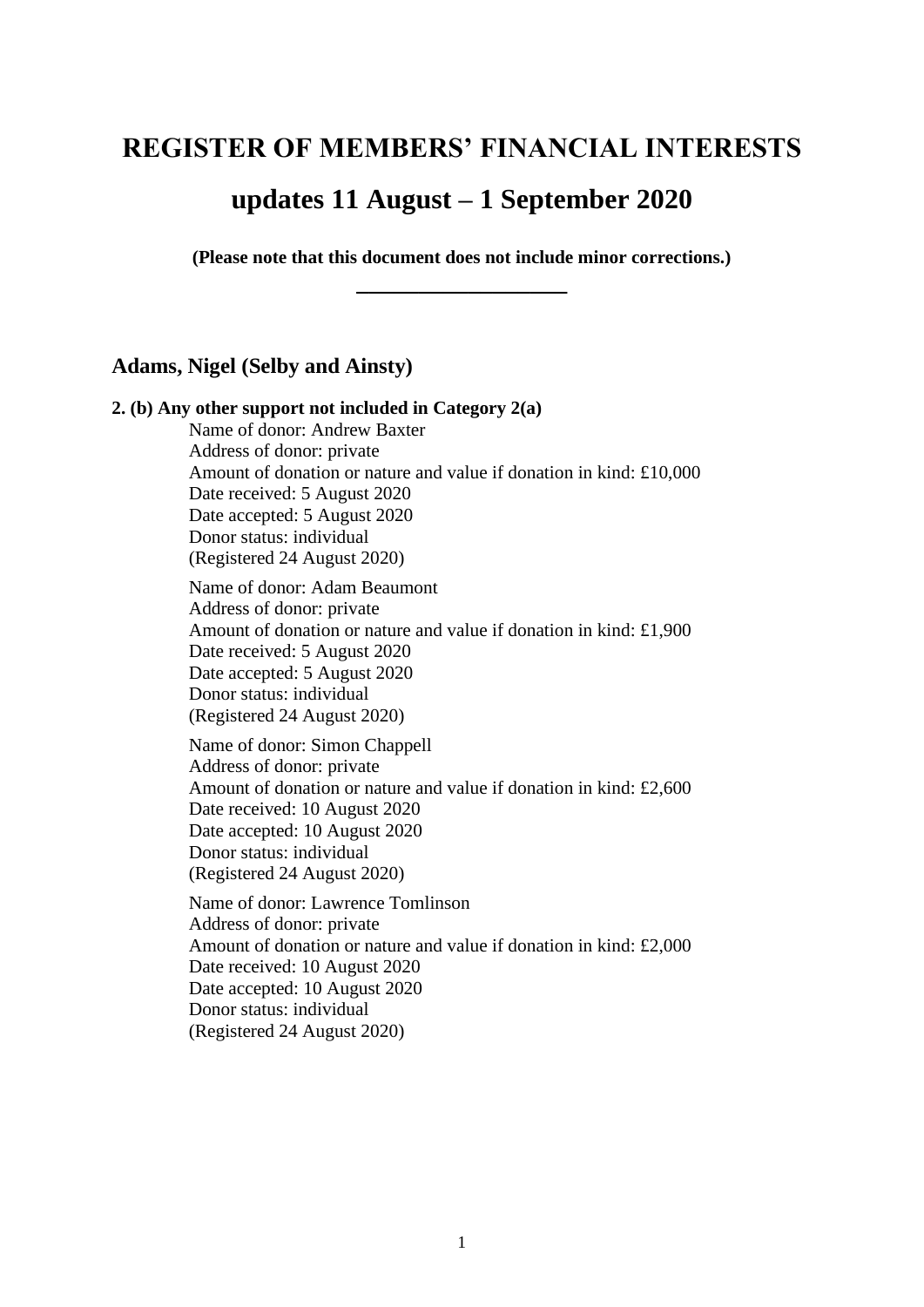# **Afolami, Bim (Hitchin and Harpenden)**

### **4. Visits outside the UK**

Name of donor: (1) The Great Britain China Centre with sponsorship from Prudential PLC and China International Capital Corporation; (2) China Youth Federation Address of donor: (1) 15 Belgrave Square, Belgravia, London SW1X 8PS; (2) 10 Qianmen Dongdajie, Dongcheng District, Beijing Estimate of the probable value (or amount of any donation): (1) International Flights £1,586.50; (2) Accommodation £292.74 and transport £215.19, total £507.93 Destination of visit: Beijing Dates of visit: 28 July - 2 August 2019 Purpose of visit: To participate in the 2019 Young Leaders Roundtable, alongside other MPs. (Registered 14 August 2020)

# **Anderson, Lee (Ashfield)**

## **2. (b) Any other support not included in Category 2(a)**

Name of donor: Cayzer Trust Company Address of donor: Cayzer House, 30 Buckingham Gate, London SW1E 6NN Amount of donation or nature and value if donation in kind: £7,500 Date received: 19 August 2020 Date accepted: 19 August 2020 Donor status: company, registration 4987694 (Registered 21 August 2020)

# **Atherton, Sarah (Wrexham)**

### **1. Employment and earnings**

Payments from Ipsos MORI, 3 Thomas More Square, London E1W 1YW, for surveys:

21 August 2020, received £250 for a survey completed on 4 August 2020. Hours: 1 hr. (Registered 28 August 2020)

# **Baker, Mr Steve (Wycombe)**

# **8. Miscellaneous**

On 23 March 2020, a prize of £1,500 was awarded to me by the Jo Cox Foundation when I jointly won its Civility in Politics Award 2019 - 2020. The prize fund was provided to the Jo Cox Foundation by the Joseph Rowntree Reform Trust and the Award announced on 22 July 2020. The prize money awarded to me was paid direct to a charity in my constituency. (Registered 18 August 2020)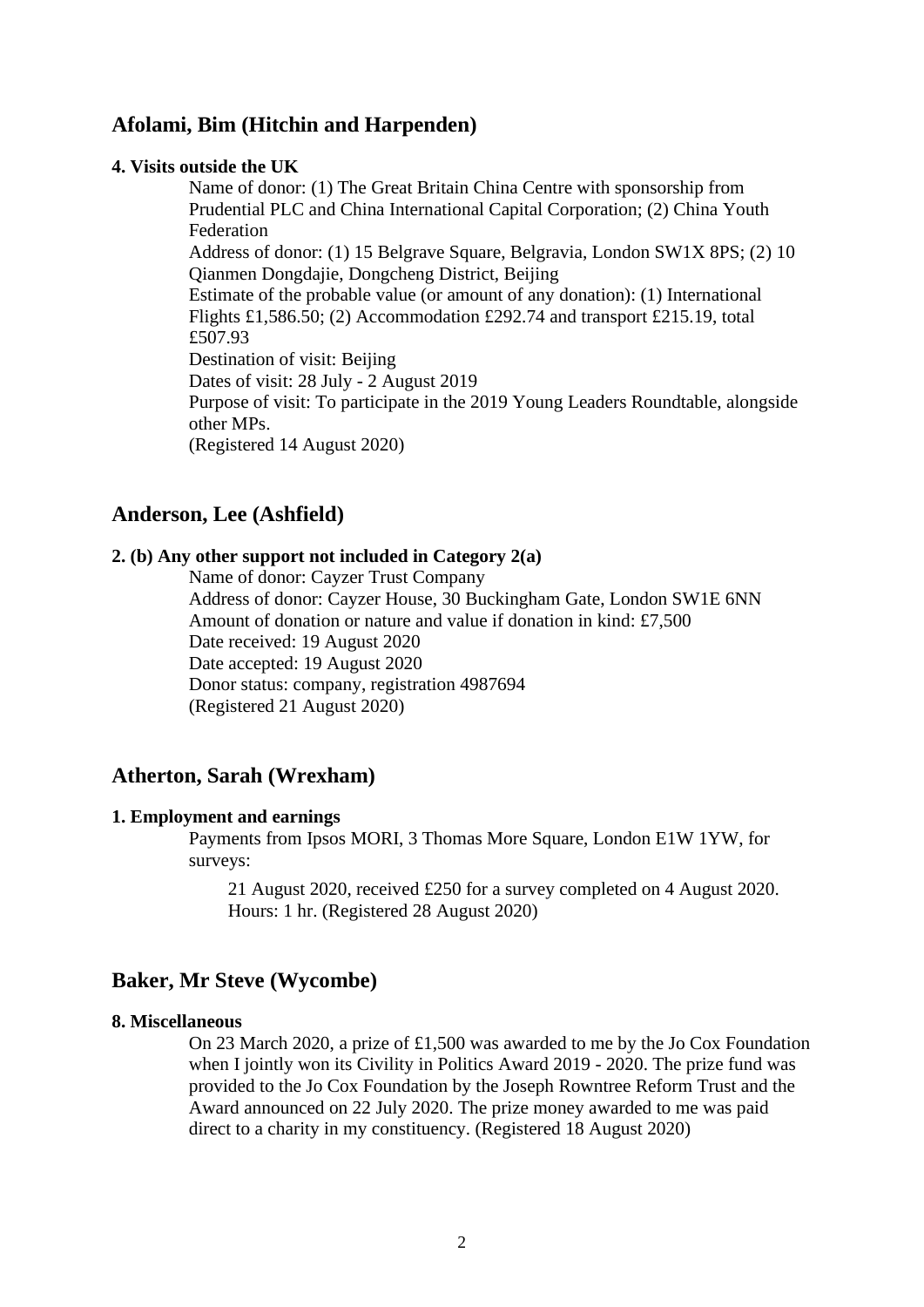# **Bradley, Ben (Mansfield)**

#### **2. (b) Any other support not included in Category 2(a)**

Name of donor: The Cayzer Trust Company Ltd Address of donor: Cayzer House, 30 Buckingham Gate, London SW1E 6NN Amount of donation or nature and value if donation in kind: £7,500 for local campaigning Date received: 19 August 2020 Date accepted: 19 August 2020 Donor status: company, registration 04987694 (Registered 24 August 2020)

## **Brine, Steve (Winchester)**

### **1. Employment and earnings**

Payment of £250 expected from Ipsos MORI, 3 Thomas More Square, London E1W 1YW, for a survey completed 28 July 2020. Hours: approx. 90 mins. (Registered 17 August 2020)

# **Bruce, Fiona (Congleton)**

#### **1. Employment and earnings**

Fiona Bruce and Co LLP; solicitors practice. Address: Justice House, 3 Grappenhall Rd, Stockton Heath, Warrington WA4 2AH. Consultancy fees received:

31 July 2020, received £70,440.37. Hours: 6 hrs. (Registered 24 August 2020)

## **Bryant, Chris (Rhondda)**

#### **1. Employment and earnings**

Payments received via United Agents, 12-26 Lexington Street, London W1F 0LE:

12 August 2020, received £2,660 from W F Howes Ltd, Unit 5, St George's House, Rearsby Business Park, Gaddesby Lane, Rearsby, LE7 4YH, for audiobook rights to my forthcoming book. Hours: no additional hours. (Registered 17 August 2020)

#### **8. Miscellaneous**

From June 2018, Chairman (unpaid) of Rhondda Arts Festival in Treorchy (RAFT). (Registered 17 August 2020)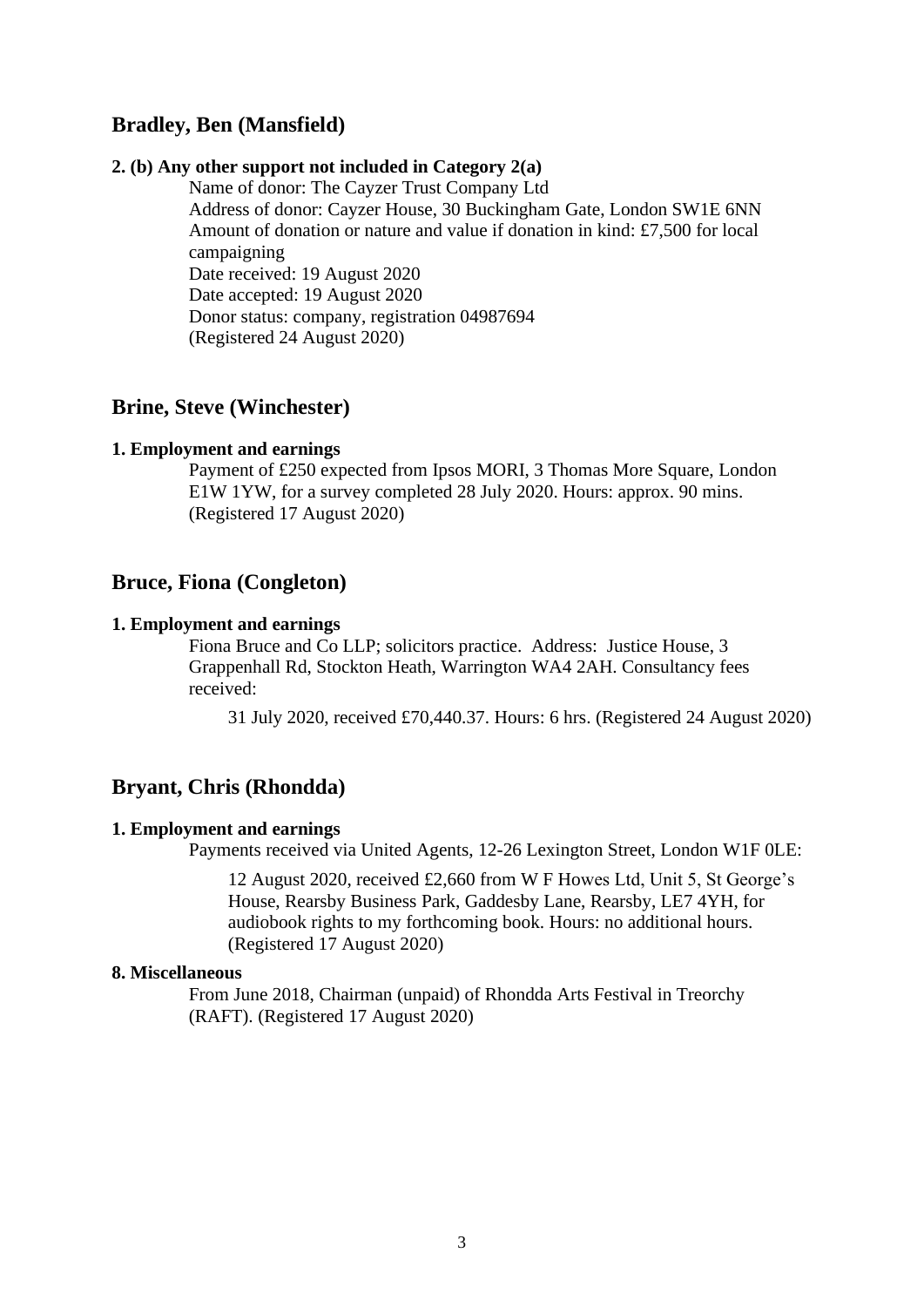# **Caulfield, Maria (Lewes)**

#### **1. Employment and earnings**

Registered nurse at Royal Marsden Hospital, Fulham Road, London SW1 6JJ:

31 July 2020, received £128.02. Hours: 12 hrs. (Registered 19 August 2020)

7 August 2020, received £158. Hours: 12 hrs. (Registered 19 August 2020)

14 August 2020, received £128.42. Hours: 12 hrs. (Registered 19 August 2020)

# **Courts, Robert (Witney)**

### **1. Employment and earnings**

Payments received for my work at the bar of England and Wales, all done before my election. All earnings in this capacity were received subject to deductions for the costs of my chambers:

17 August 2020, received £1,250 plus VAT from Coles Miller LLP, 44/46 Parkstone Road, Poole BH15 2PG. (Registered 19 August 2020)

# **Cox, Mr Geoffrey (Torridge and West Devon)**

#### **1. Employment and earnings**

31 July 2020, received £9,000 plus VAT from the Khan Partnership Solicitors, 48- 49 Russell Square, London WC1B 4JP, for legal services provided in June 2020. Hours: 10 hrs approx. (Registered 18 August 2020)

## **Davey, Sir Edward (Kingston and Surbiton)**

#### **2. (b) Any other support not included in Category 2(a)**

Name of donor: Edward GL Staple Address of donor: private Amount of donation or nature and value if donation in kind: £5,000 towards my campaign for leadership of the Liberal Democrat party Date received: 16 July 2020 Date accepted: 16 July 2020 Donor status: individual (Registered 17 August 2020)

Name of donor: Paul Wohanka Address of donor: private Amount of donation or nature and value if donation in kind: £5,000 towards my campaign for leadership of the Liberal Democrat party Date received: 20 July 2020 Date accepted: 20 July 2020 Donor status: individual (Registered 17 August 2020)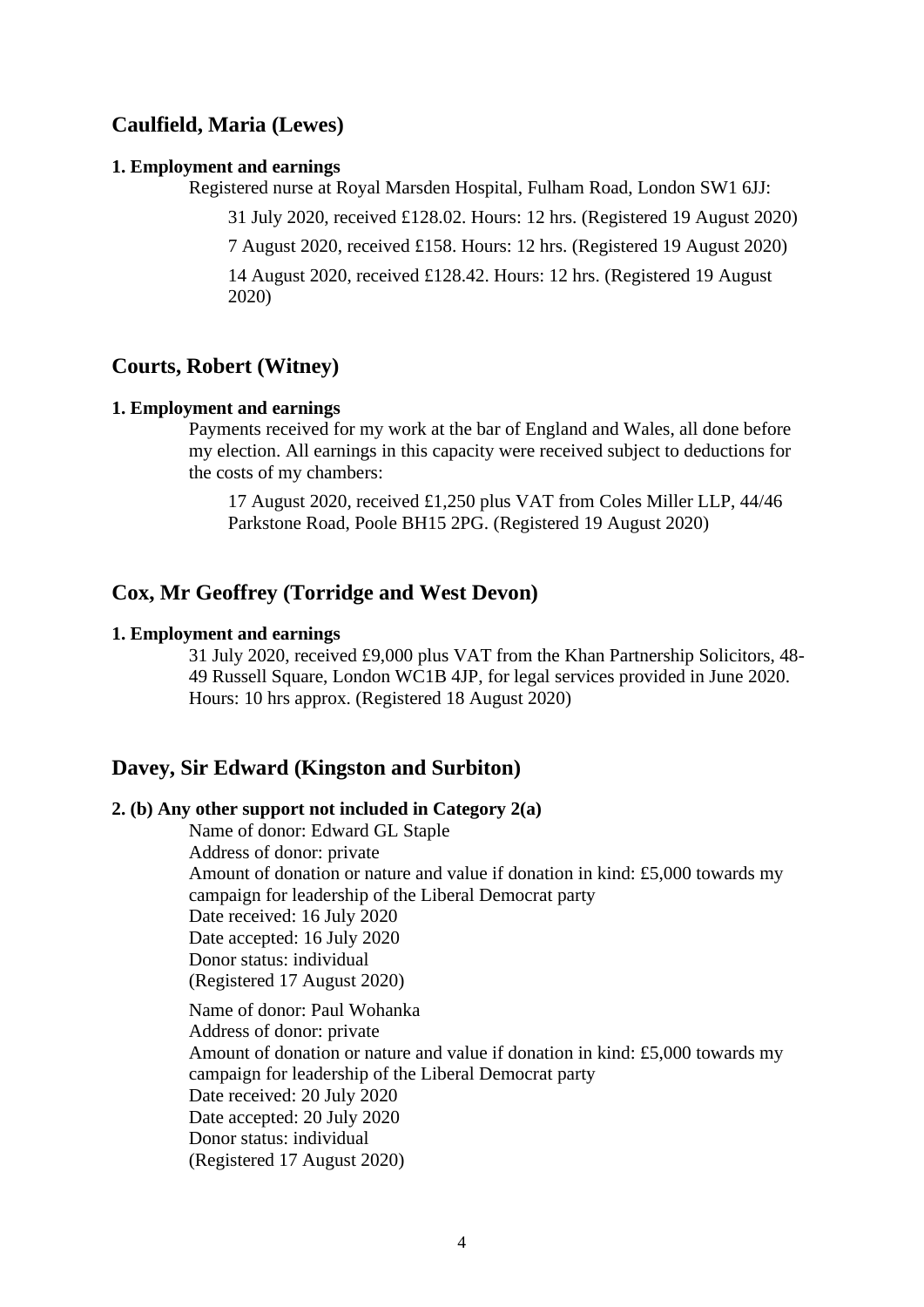Name of donor: Lawrence Parkhouse-Eke Address of donor: private Amount of donation or nature and value if donation in kind: £3,000 towards my campaign for leadership of the Liberal Democrat party Date received: 21 July 2020 Date accepted: 1 August 2020 Donor status: individual (Registered 28 August 2020) Name of donor: Christopher Shirley Address of donor: private Amount of donation or nature and value if donation in kind: £5,000 towards my campaign for leadership of the Liberal Democrat party Date received: 29 July 2020 Date accepted: 1 August 2020 Donor status: individual (Registered 28 August 2020) Name of donor: Michael Frohlich Address of donor: private Amount of donation or nature and value if donation in kind: £2,050 towards my campaign for leadership of the Liberal Democrat party

Date received: 18 August 2020

Date accepted: 18 August 2020

Donor status: individual

(Registered 28 August 2020)

# **Davies, Gareth (Grantham and Stamford)**

## **1. Employment and earnings**

21 August 2020, received £250 from Ipsos MORI, 3 Thomas More Square, London E1W 1YW, for a survey. Hours: 1.5 hrs. (Registered 27 August 2020)

# **Davis, Mr David (Haltemprice and Howden)**

#### **1. Employment and earnings**

Payments from News UK, Fleet House, Cygnet Park, Hampton, Peterborough PE7 8FD:

21 August 2020, payment of £300 for an article published in the Sun on Sunday. Hours: 2 hrs. Fee paid direct to charity. (Registered 24 August 2020)

# **Dodds, Anneliese (Oxford East)**

#### **1. Employment and earnings**

1 May 2020, received a royalty payment of £835.17 from Springer Nature, The Campus, 4 Crinan Street, London N1 9XW, for a textbook. Hours: none since my election to Parliament. (Registered 17 August 2020)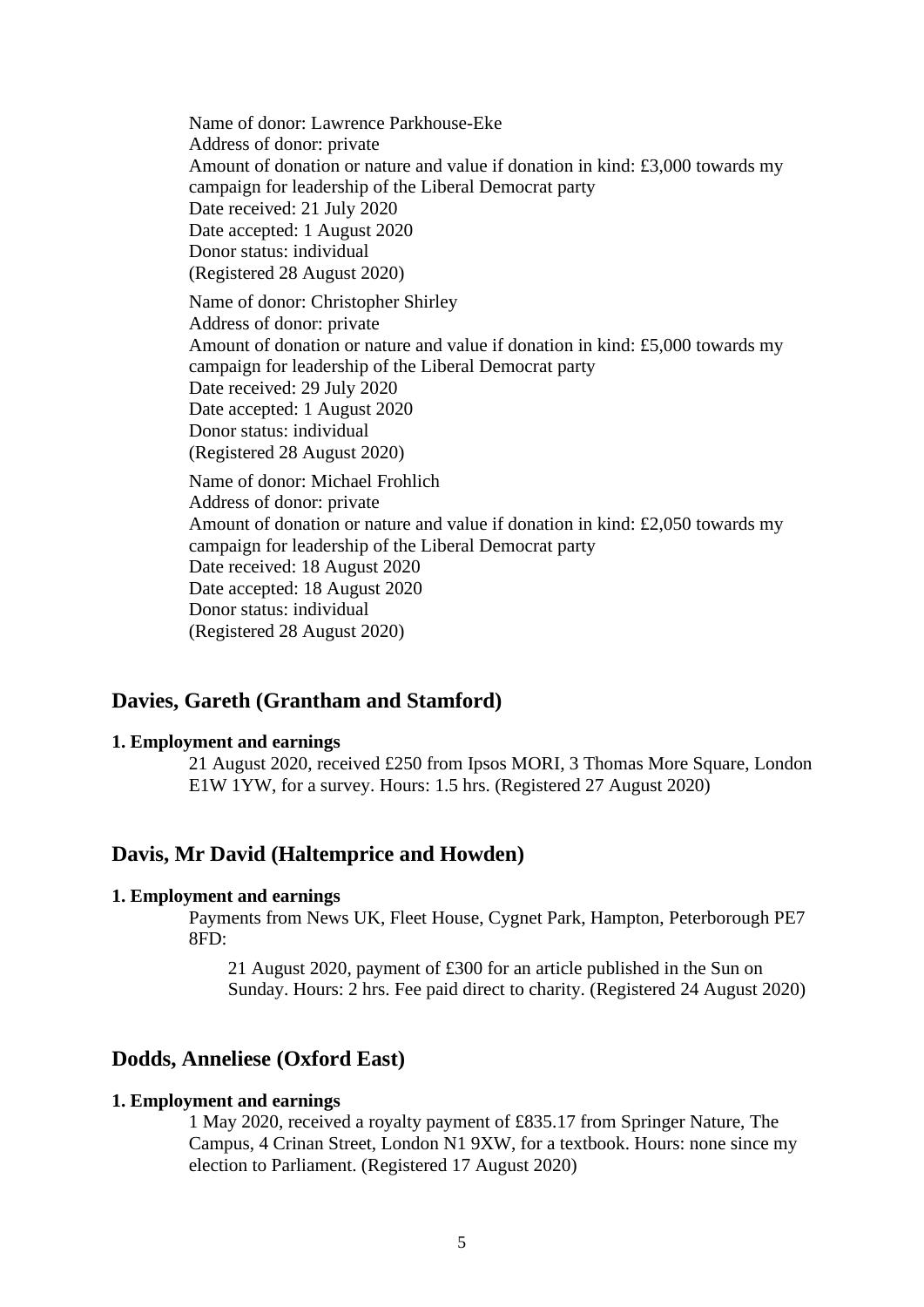# **Dowd, Peter (Bootle)**

#### **1. Employment and earnings**

Payments from YouGov, 50 Featherstone Street, London EC1V 8RT, for opinion surveys:

7 July 2020, received £70. Hours: 45 mins. (Registered 11 August 2020)

Payments from Populus, Northburgh House, 10 Northburgh St, London EC1V 0AT, for completing opinion surveys:

6 March 2020, received £75. Hours: 30 mins. (Registered 21 August 2020)

6 May 2020, received £50. Hours: 30 mins. (Registered 21 August 2020)

17 June 2020, received £50. Hours: 30 mins. (Registered 21 August 2020)

30 June 2020 received £50. Hours: 30 mins. (Registered 21 August 2020)

5 August 2020, received £50. Hours: 30 mins. (Registered 21 August 2020)

20 August 2020, received £50. Hours: 30 mins. (Registered 21 August 2020)

### **Duncan Smith, Sir Iain (Chingford and Woodford Green)**

#### **1. Employment and earnings**

Payments for articles in the Sun Newspaper, from News UK and Ireland, 1 London Bridge Street, London SE1 9GF:

12 August 2020, received £250 for an article published on 19 July 2020. Hours: 4 hrs. (Registered 17 August 2020)

Payments for articles in the Daily Telegraph and Sunday Telegraph, 111 Buckingham Palace Rd, London SW1W 0DT:

11 August 2020, received £200 for an article published on 11 May 2020. Hours: 4 hrs. (Registered 17 August 2020)

11 August 2020, received £200 for an article published on 1 July 2020. Hours: 4 hrs. (Registered 17 August 2020)

11 August 2020, received £200 for an article published on 9 July 2020. Hours: 4 hrs. (Registered 17 August 2020)

11 August 2020, received £270 for an article published on 21 July 2020. Hours: 4 hrs. (Registered 17 August 2020)

### **Gove, Michael (Surrey Heath)**

# **2. (b) Any other support not included in Category 2(a)**

Name of donor: Lord Philip Harris of Peckham Address of donor: private Amount of donation or nature and value if donation in kind: £15,000 Date received: 20 July 2020 Date accepted: 31 July 2020 Donor status: individual (Registered 17 August 2020)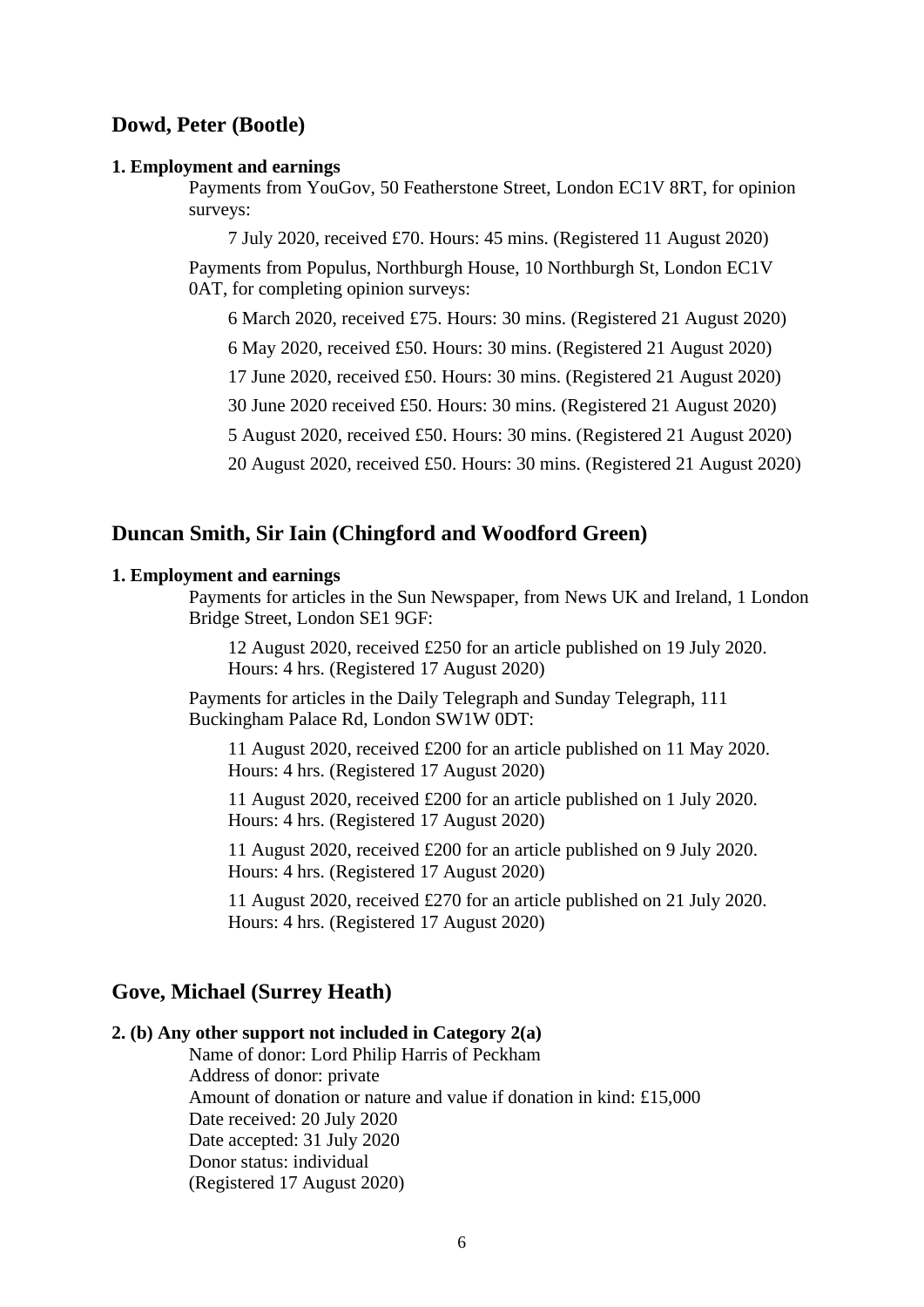Name of donor: Alan Massie Address of donor: private Amount of donation or nature and value if donation in kind: £20,000 Date received: 13 July 2020 Date accepted: 12 August 2020 Donor status: individual (Registered 17 August 2020)

# **Halfon, Robert (Harlow)**

### **1. Employment and earnings**

5 August 2020, received £250 from Ipsos MORI, 3 Thomas More Square, London E1W 1YW, for a survey completed on 30 July 2020. Hours: 1.5 hrs. (Registered 01 September 2020)

## **Jarvis, Dan (Barnsley Central)**

### **2. (b) Any other support not included in Category 2(a)**

Name of donor: MPM Connect Ltd Address of donor: Grenville House, 4 Grenville Avenue, Broxbourne EN10 7DH Amount of donation or nature and value if donation in kind: £12,500 Date received: 22 August 2020 Date accepted: 22 August 2020 Donor status: company, registration 07213374 (Registered 27 August 2020)

# **Javid, Sajid (Bromsgrove)**

### **1. Employment and earnings**

From 17 August 2020 until further notice, Adviser and Member of J.P. Morgan EMEA Advisory Council, J.P. Morgan Securities plc, 25 Bank Street, Canary Wharf, London E14 5JP. For providing advice on the global economy, major industries and geo-politics, I receive £150,000 a year, paid biannually. Hours: 80- 96 hrs a year. I consulted ACoBA about this appointment. (Registered 01 September 2020)

# **Johnson, Boris (Uxbridge and South Ruislip)**

### **1. Employment and earnings**

Payments from Hodder and Stoughton UK, Carmelite House, 50 Victoria Embankment, London EC4Y 0DZ, via United Agents, 12-26 Lexington St, London W1F 0LE:

28 July 2020, received £1,203,28 for royalties on book already written. Hours: no additional hours. (Registered 24 August 2020)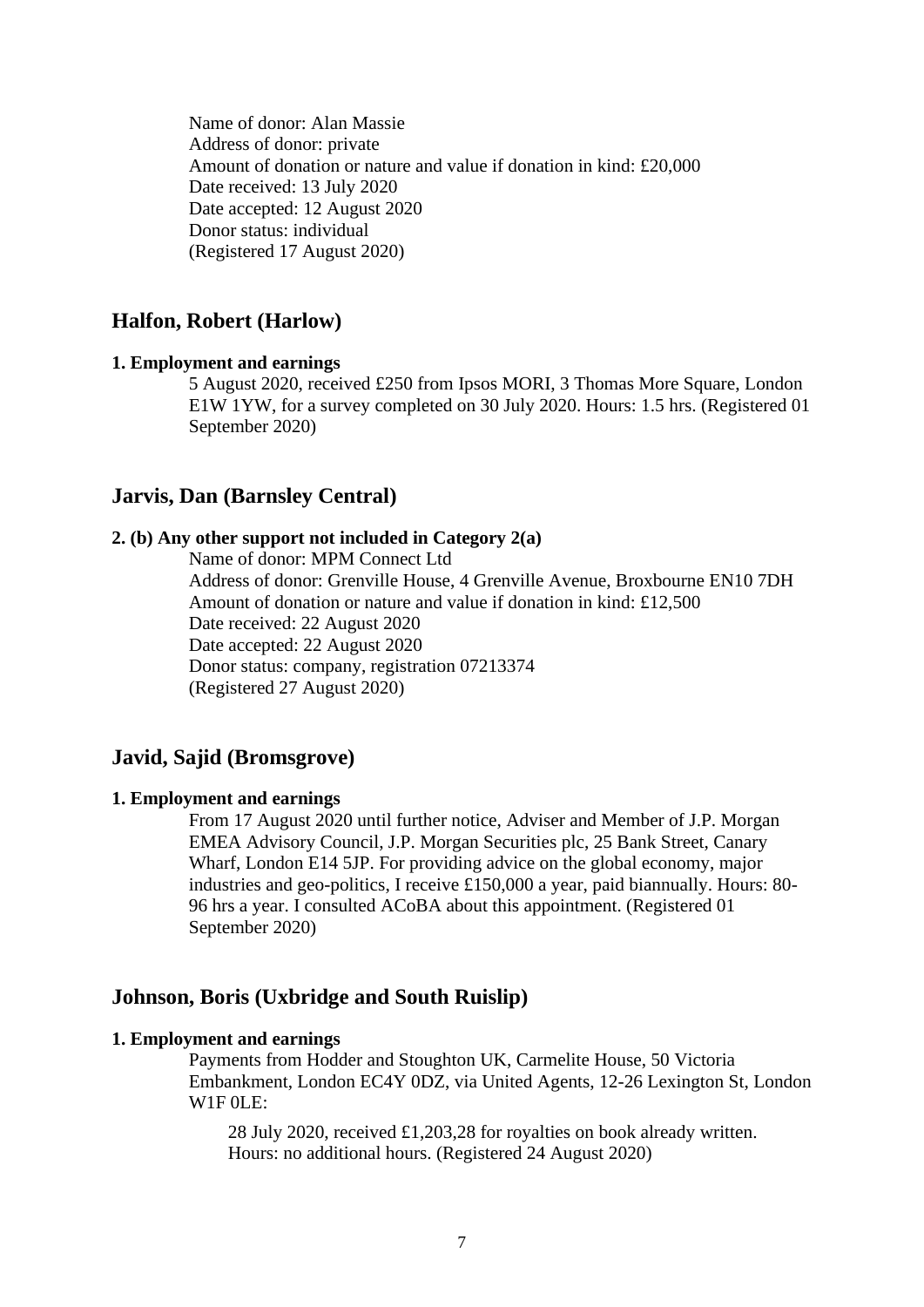# **Lammy, Mr David (Tottenham)**

#### **1. Employment and earnings**

Payments received via The Speaking Office, 25-27 Horsell Road, Highbury & Islington, London N5 1XL, for speaking engagements:

4 August 2020, received £1,230 from The Mill, 11-14 Windmill Street, London W1T 2JG, for Q&A session with staff on their Black Lives Matter Corporate Day on 19 June 2020. Hours: 2.5 hrs including preparation. (Registered 12 August 2020)

# **Lewis, Brandon (Great Yarmouth)**

#### **2. (b) Any other support not included in Category 2(a)**

Name of donor: Cambria Automobiles Address of donor: Swindon Motor Park, Dorcan Way, Swindon SN3 3RA Amount of donation or nature and value if donation in kind: £3,000 Date received: 24 July 2020 Date accepted: 24 July 2020 Donor status: company, registration 05754547 (Registered 18 August 2020)

Name of donor: Bateman Groundworks Ltd Address of donor: 4 Octagon Business Park Hospital Road, Little Plumstead, Norwich NR13 5FH Amount of donation or nature and value if donation in kind: £4,500 Date received: 12 August 2020 Date accepted: 12 August 2020 Donor status: company, registration 03431388 (Registered 19 August 2020)

# **Lopez, Julia (Hornchurch and Upminster)**

### **1. Employment and earnings**

Payments from YouGov, 50 Featherstone St, London EC1Y 8RT for completing opinion surveys. These fees are used to help defray costs incurred by my office and me in fulfilling my duties as an MP.

21 April 2020, payment of £50. Hours: 30 mins. (Registered 11 August 2020)

9 July 2020, payment of £70. Hours: 30 mins. (Registered 11 August 2020)

31 July 2020, payment of £100. Hours: 30 mins. (Registered 11 August 2020)

## **Morris, David (Morecambe and Lunesdale)**

#### **9. Family members employed and paid from parliamentary expenses**

I employ my wife, Emma Morris, as Senior Parliamentary Assistant. (Registered 16 March 2017; updated 18 August 2020)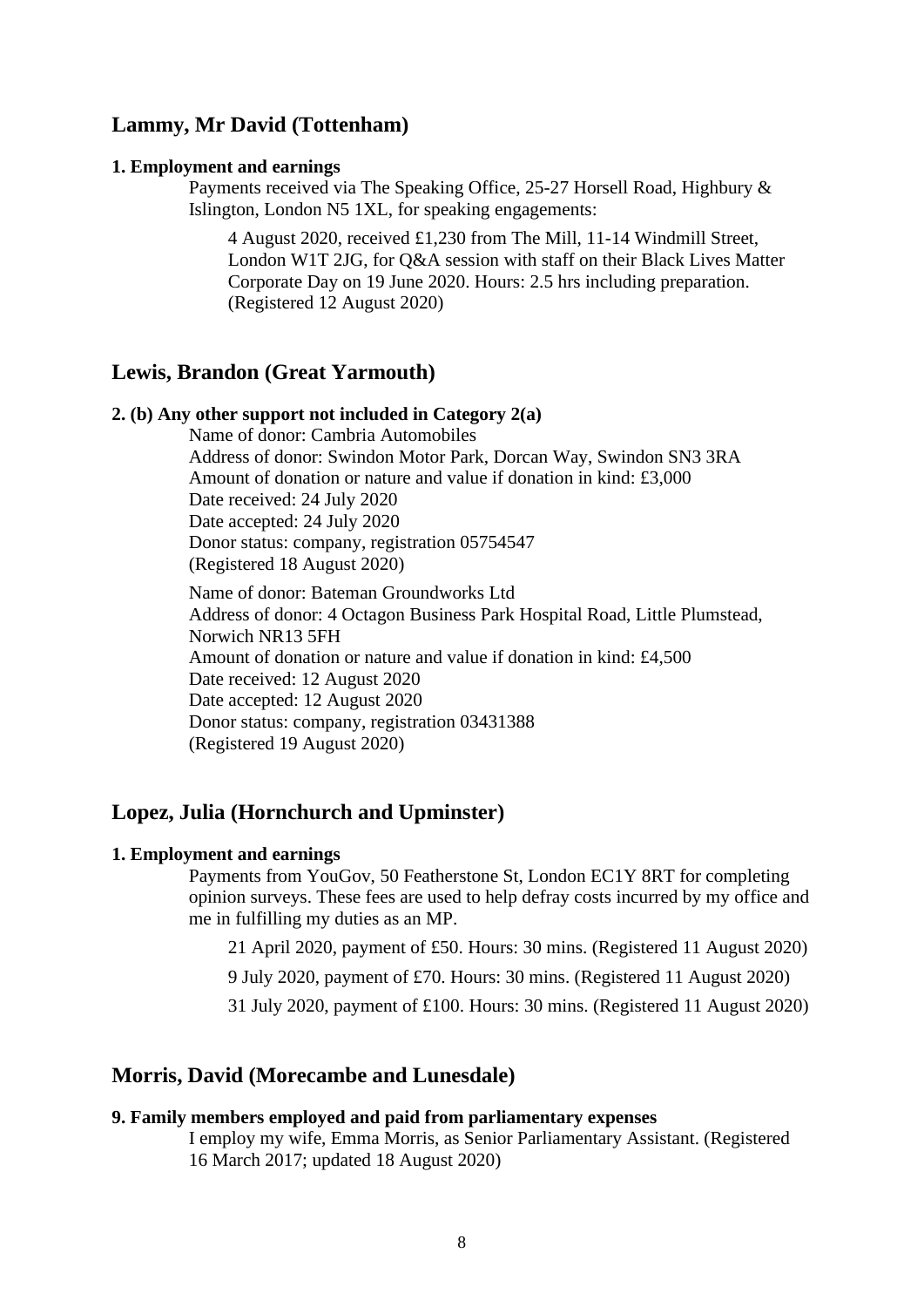# **Nicolson, John (Ochil and South Perthshire)**

#### **1. Employment and earnings**

Payments from News UK, 1 London Bridge Street, London SE1 9GF, for hosting a radio show:

14 August 2020, received £2,400. Hours: 12 hrs. (Registered 17 August 2020)

# **Norris, Alex (Nottingham North)**

### **1. Employment and earnings**

Payments from ComRes, ComRes, 4 Millbank, London SW19 3JA, for surveys. All fees donated to charity:

25 March 2020, received £75. Hours: 30 mins. (Registered 27 August 2020)

28 March 2020, received £75. Hours: 30 mins. (Registered 27 August 2020)

26 May 2020, received £75. Hours: 15 mins. (Registered 27 August 2020)

11 June 2020, received £75. Hours: 15 mins. (Registered 27 August 2020)

24 August 2020, received £75. Hours: 15 mins. (Registered 27 August 2020)

# **Penning, Sir Mike (Hemel Hempstead)**

### **8. Miscellaneous**

From 1 August 2020, College Ambassador for the College of General Dentistry. This is an unpaid role. (Registered 03 July 2020; updated 13 August 2020)

From 6 August 2020, Vice President of Care after Combat, a charity providing professional assistance for the well-being of veterans and their families. This is an unpaid role. (Registered 10 August 2020; updated 13 August 2020)

# **Percy, Andrew (Brigg and Goole)**

#### **1. Employment and earnings**

Payments from Ipsos Mori, 79-81 Borough Road, London SE1 1FY, for completing opinion surveys:

21 August 2020, received £250. Hours: 1 hr. (Registered 21 August 2020)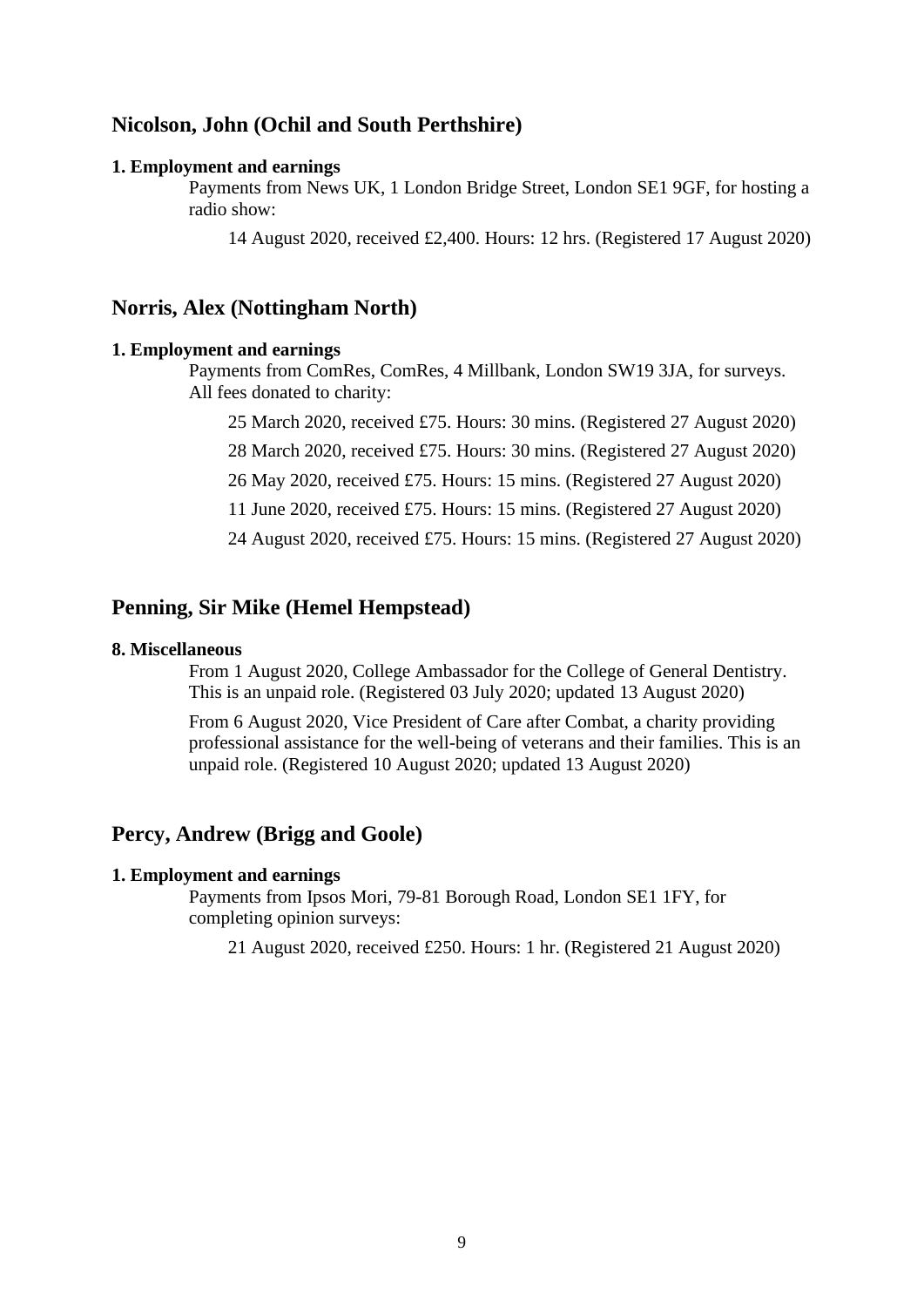# **Randall, Tom (Gedling)**

### **2. (b) Any other support not included in Category 2(a)**

Name of donor: Carlton Club Political Committee Address of donor: 69 St James's Street, London SW1A 1PJ Amount of donation or nature and value if donation in kind: £2,500 Date received: 6 August 2020 Date accepted: 13 August 2020 Donor status: unincorporated association (Registered 25 August 2020)

# **Robertson, Mr Laurence (Tewkesbury)**

### **1. Employment and earnings**

Payment from Ipsos MORI UK Ltd, 79-81 Borough Road, London SE1 1FY, for completing surveys:

5 August 2020, received £250. Hours: 75 mins. (Registered 21 August 2020)

# **Ross, Douglas (Moray)**

#### **1. Employment and earnings**

29 July 2020, received £222.50 from Aberdeen FC, Pittodrie Stadium, Pittodrie Street, Aberdeen AB24 5HQ, for serving as an assistant referee at Aberdeen v Hibernian. Hours: 1.5 hrs. (Registered 01 September 2020)

# **2. (b) Any other support not included in Category 2(a)**

Name of donor: Alasdair Locke Address of donor: private Amount of donation or nature and value if donation in kind: £20,000, received via John Lamont MP (Campaign Manager), for my campaign for the leadership of the Scottish Conservative and Unionist Party Date received: 31 July 2020 Date accepted: 31 July 2020 Donor status: individual (Registered 21 August 2020)

# **Russell, Dean (Watford)**

#### **7. (i) Shareholdings: over 15% of issued share capital**

Until 20 May 2020, EPIFNY Consulting Ltd; training consultancy. (Registered 10 January 2020; updated 18 August 2020)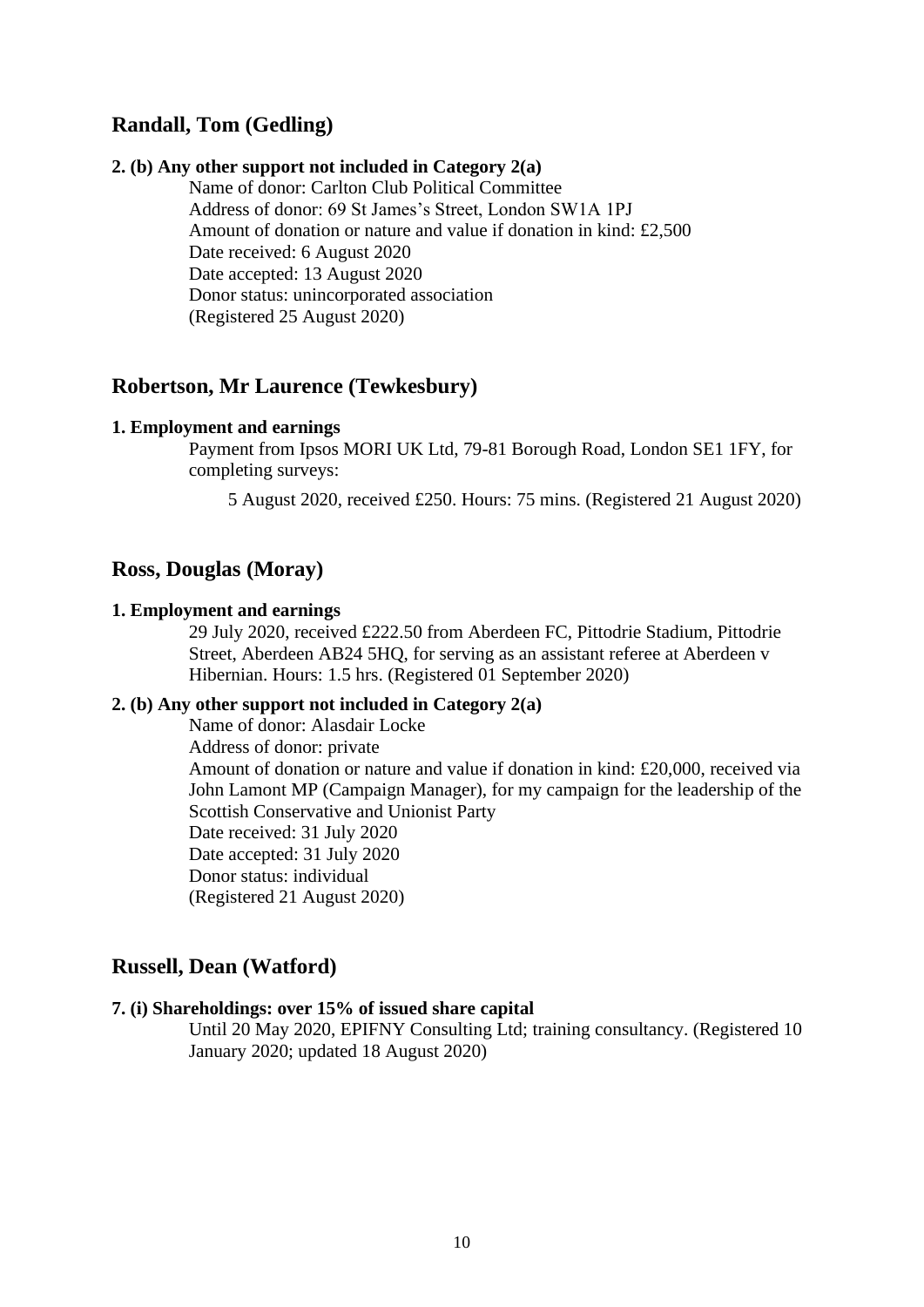# **Sambrook, Gary (Birmingham, Northfield)**

## **2. (a) Support linked to an MP but received by a local party organisation or indirectly via a central party organisation**

Name of donor: Carlton Club Political Committee Address of donor: 69 St James's Street, London SW1A 1PJ Amount of donation or nature and value if donation in kind: £2,500 Donor status: unincorporated association (Registered 24 August 2020)

## **Simmonds, David (Ruislip, Northwood and Pinner)**

#### **8. Miscellaneous**

On 17 July 2020, I accepted a morning of clay shooting and lunch at Holland and Holland, Northwood, from the British Association for Shooting and Conservation. This was below registrable value. (Registered 11 August 2020)

# **Smith, Cat (Lancaster and Fleetwood)**

#### **1. Employment and earnings**

Payments from Ipsos MORI, 3 Thomas More Square, London E1W 1YW, for surveys:

5 August 2020, received £250. Hours: 1 hr. (Registered 11 August 2020)

# **Smith, Chloe (Norwich North)**

# **2. (a) Support linked to an MP but received by a local party organisation or indirectly via a central party organisation**

Name of donor: Philip Jeans Address of donor: private Amount of donation or nature and value if donation in kind: £3,600 Donor status: individual (Registered 11 August 2020) Name of donor: Computer Service Centre Address of donor: 19 Meridian Way, Norwich NR7 0TA Amount of donation or nature and value if donation in kind: IT support for August 2020 (1 month), valued at £1,069.45

Donor status: company, registration 4517529 (Registered 28 August 2020)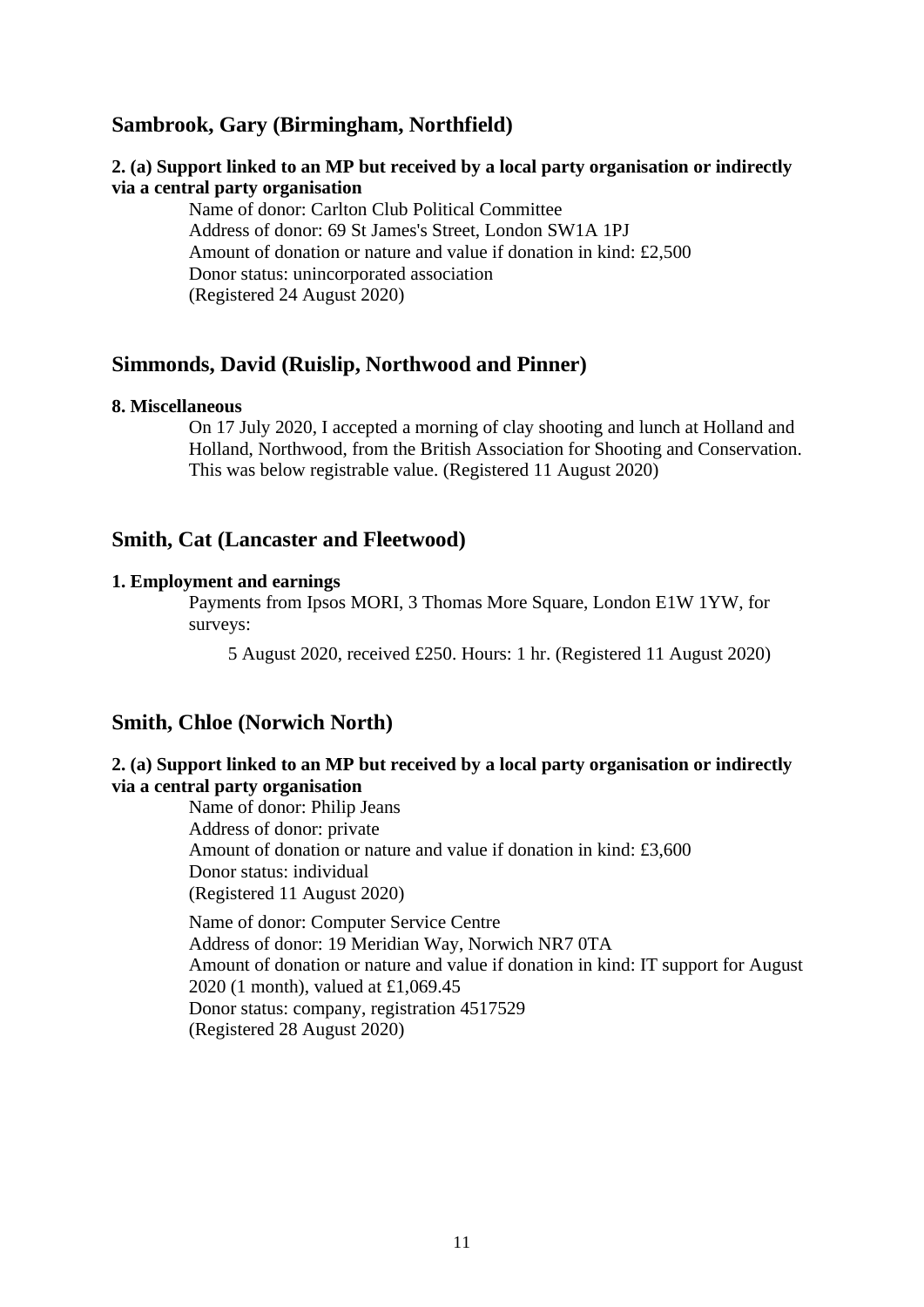# **Smith, Royston (Southampton, Itchen)**

#### **1. Employment and earnings**

Payments from Ipsos MORI, 79-81 Borough Road, London SE1 1FY, for completing opinion surveys. All fees donated to local charities:

20 August 2020, payment of £200 for Summer 2020 MPs Survey. Hours: 75 mins. (Registered 20 August 2020)

## **Solloway, Amanda (Derby North)**

#### **8. Miscellaneous**

On 26 August 2020, I accepted a second hand, repaired bike from Engineered Learning Ltd. Approx. value £100. (Registered 27 August 2020)

# **Stafford, Alexander (Rother Valley)**

### **1. Employment and earnings**

Payments from YouGov plc, 50 Featherstone St, London EC1Y 8RT, for opinion surveys:

9 July 2020, received £70. Hours: 30 mins. (Registered 24 August 2020)

31 July 2020, received £100. Hours: 30 mins. (Registered 24 August 2020)

Payments from from Savanta ComRes, 3 Melville Street, Edinburgh EH3 7PE, for opinion surveys:

10 March 2020, received £75. Hours: 30 mins. (Registered 24 August 2020)

11 May 2020, received £75. Hours: 30 mins. (Registered 24 August 2020)

20 May 2020, received £75. Hours: 30 mins. (Registered 24 August 2020)

9 June 2020, received £75. Hours: 30 mins. (Registered 24 August 2020)

5 August 2020, received £75. Hours: 30 mins. (Registered 24 August 2020)

# **Starmer, Keir (Holborn and St Pancras)**

#### **1. Employment and earnings**

Payments for legal advice given before 2020:

31 July 2020, received £927.50. Hours: approx. 4 hrs. (Registered 21 August 2020)

13 August 2020, received £14,130. Hours: approx. 50 hrs. (Registered 21 August 2020)